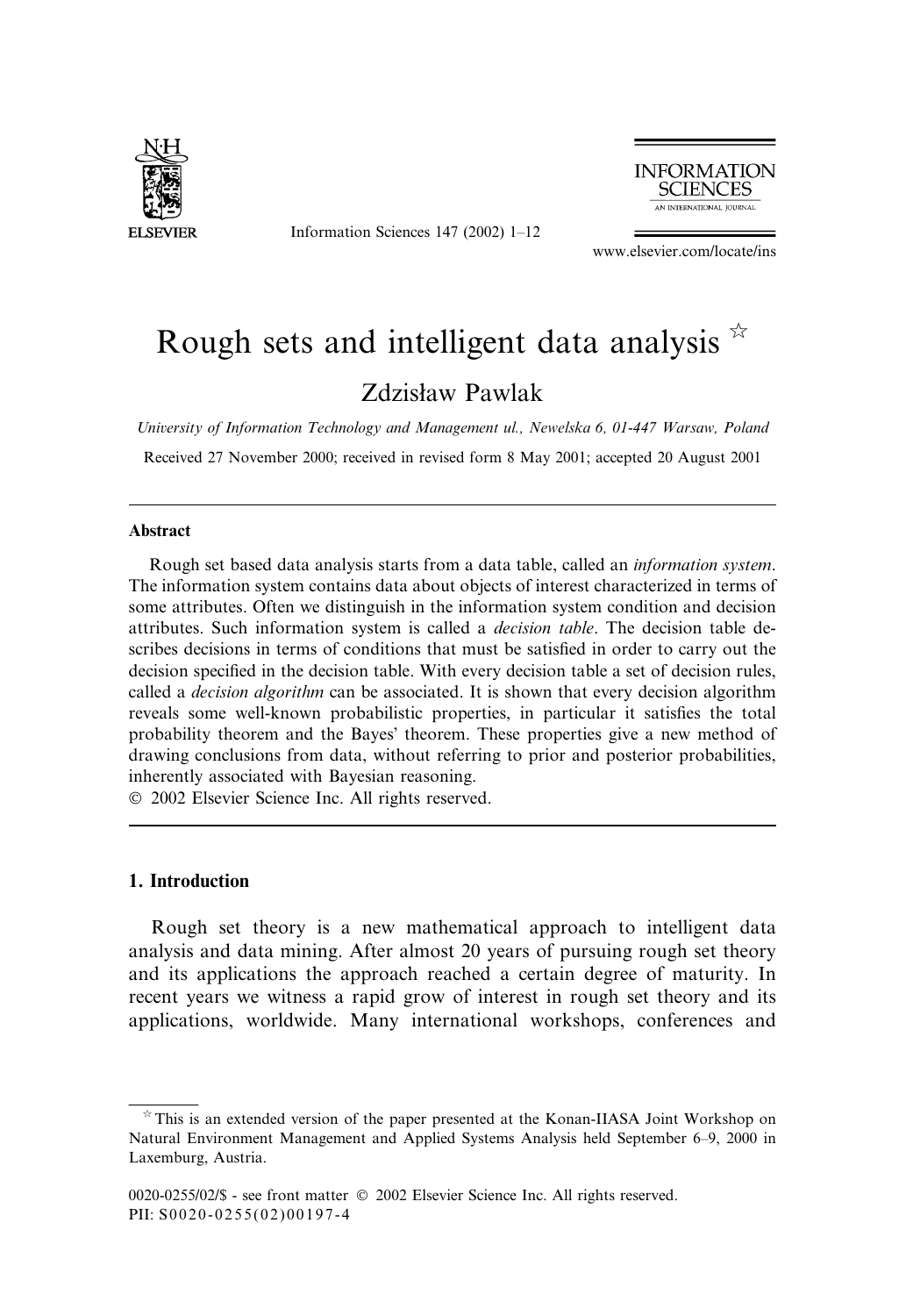seminars included rough sets in their programs. About 2000 papers and several books have been published until now on various aspects of rough sets.

Rough set philosophy is founded on the assumption that with every object of the universe of discourse we associate some information (data, knowledge). Objects characterized by the same information are indiscernible (similar) in view of the available information about them. The indiscernibility relation generated in this way is the mathematical basis of rough set theory. Any set of all indiscernible (similar) objects is called an elementary set, and forms a basic granule (atom) of knowledge about the universe. Any union of some elementary sets is referred to as a *crisp* (*precise*) set – otherwise the set is *rough* (*im*precise, vague). Each rough set has boundary-line cases, i.e., objects which cannot be with certainty classified, by employing the available knowledge, as members of the set or its complement. Obviously rough sets, in contrast to precise sets, cannot be characterized in terms of information about their elements. With any rough set a pair of precise sets – called the *lower* and the *upper* approximation of the rough set is associated. The lower approximation consists of all objects which surely belong to the set and the upper approximation contains all objects which possibly belong to the set. The difference between the upper and the lower approximation constitutes the boundary region of the rough set. Approximations are two basic operations in the rough set theory.

The rough set approach seems to be of fundamental importance to AI and cognitive sciences, especially in the areas of machine learning, knowledge acquisition, decision analysis, knowledge discovery from databases, expert systems, inductive reasoning and pattern recognition. Rough set theory has been successfully applied in many real-life problems in medicine, pharmacology, engineering, banking, finances, market analysis, environment management and others.

The rough set approach to data analysis has many important advantages. Some of them are listed below:

- provides efficient algorithms for finding hidden patterns in data;
- finds minimal sets of data (data reduction);
- evaluates significance of data;
- generates sets of decision rules from data;
- offers straightforward interpretation of obtained results;
- most algorithms based on the rough set theory are particularly suited for parallel processing;
- it is easy to understand.

In the paper basic concept of rough set based data analysis will be outlined and will be illustrated by a simple tutorial example, concerning global warming.

Basics of rough sets can be found in [1,4].

More about rough sets can by found in [3,5–9].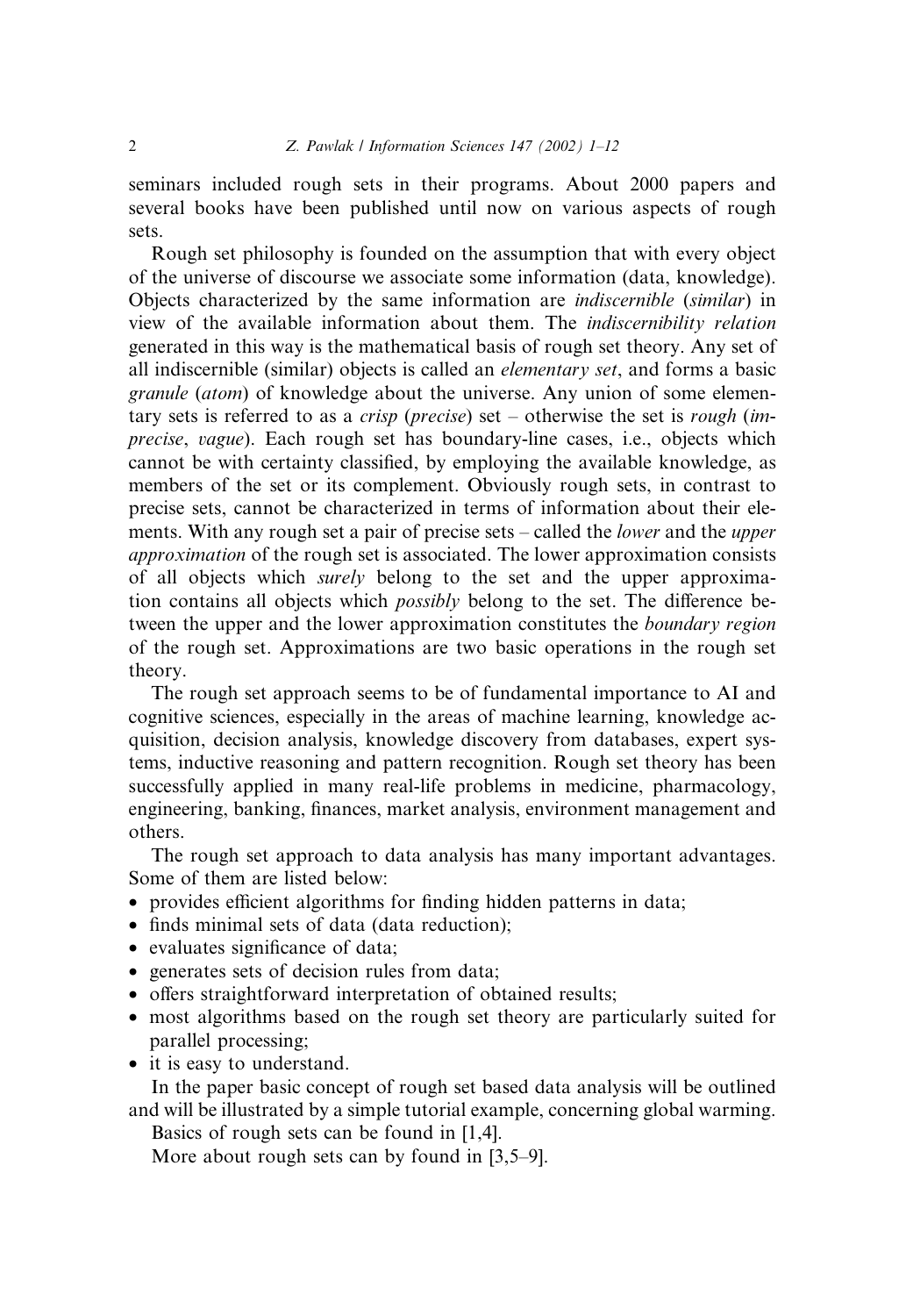#### 2. Information systems and decision tables

Starting point of rough set based data analysis is a data set, called an information system.

An information system is a data table, whose columns are labeled by attributes, rows are labeled by objects of interest and entries of the table are attribute values.

Formally, by an *information system* we will understand a pair  $S = (U, A)$ , where  $U$  and  $A$ , are finite, nonempty sets called the *universe*, and the set of attributes, respectively. With every attribute  $a \in A$  we associate a set  $V_a$ , of its values, called the *domain* of  $a$ . Any subset  $B$  of  $A$  determines a binary relation  $I(B)$  on U, which will be called an *indiscernibility relation*, and defined as follows:  $(x, y) \in I(B)$  if and only if  $a(x) = a(y)$  for every  $a \in B$ , where  $a(x)$  denotes the value of attribute a for element x. Obviously  $I(B)$  is an equivalence relation. The family of all equivalence classes of  $I(B)$ , i.e., a partition determined by B, will be denoted by  $U/(IB)$ , or simply by  $U/B$ ; an equivalence class of  $I(B)$ , i.e., block of the partition U B, containing x will be denoted by  $B(x)$ .

If  $(x, y)$  belongs to  $I(B)$  we will say that x and y are *B-indiscernible (indis*cernible with respect to B). Equivalence classes of the relation  $I(B)$  (or blocks of the partition  $U/B$ ) are referred to as *B*-elementary sets or *B*-granules.

If we distinguish in an information system two disjoint classes of attributes, called condition and decision attributes, respectively, then the system will be called a *decision table* and will be denoted by  $S = (U, C, D)$ , where C and D are disjoint sets of condition and decision attributes, respectively.

An example of a decision table is shown in Table 1.

In the table Solar Energy, Volcanic Activity and Residual  $CO<sub>2</sub>$  are condition attributes, and Temperature is a decision attribute.

The example concerns global warming and is taken after some simplifications from [2].

We want to explain what causes the high (low) temperatures, i.e., to describe the set of facts  $\{1, 2, 3, 5\}$   $(\{4, 6\})$  in terms of condition attributes: Solar Energy, Volcanic Activity and Residual  $CO<sub>2</sub>$ .

| Fact | Solar energy | Volcanic activity | Residual $CO2$ | Temperature | Days count |
|------|--------------|-------------------|----------------|-------------|------------|
|      | Medium       | High              | Low            | High        | 20         |
| C    | High         | High              | High           | High        | 30         |
|      | Medium       | Low               | High           | High        | 90         |
| 4    | Low          | Low               | Low            | Low         | 120        |
|      | High         | High              | Medium         | High        | 70         |
| 6    | Medium       | Low               | High           | Low         | 34         |

Table 1 An example of a decision table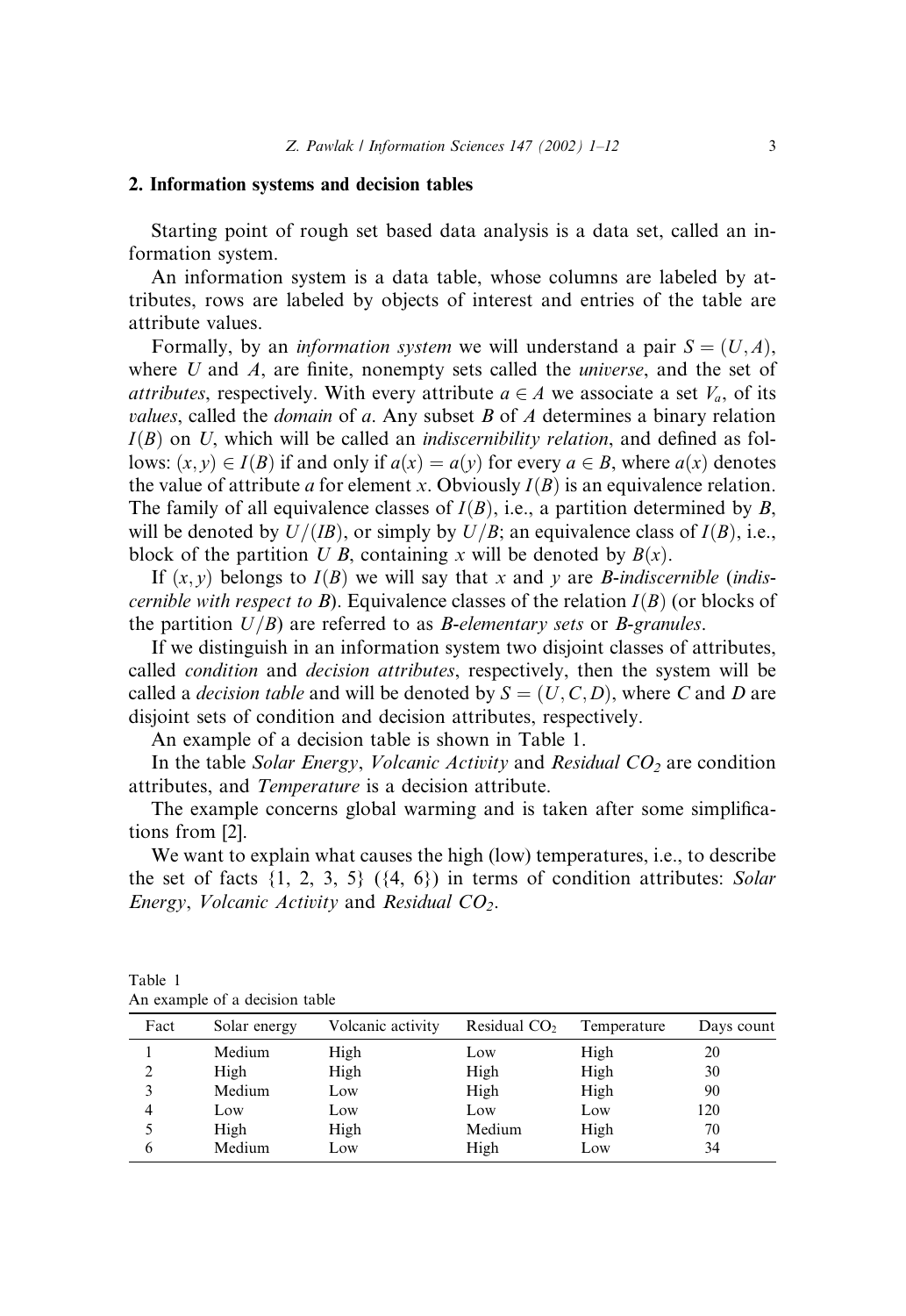The data set is *inconsistent* because facts 3 and 6 are contradictory, therefore the problem cannot be solved exactly but only approximately. Let us observe what the data are telling us:

- facts 1, 2, 5 can be *certainly* classified as causing high temperature;
- fact 4 can be *certainly* classified as causing low temperature;
- facts 3, 6 can be *possibly* classified as causing high or low temperature.

# 3. Approximation of sets

Suppose we are given an information system  $S = (U, A), X \subseteq U$ , and  $B \subseteq A$ . Our task is to describe the set  $X$  in terms of attribute values from  $B$ . To this end we define two operations assigning to every  $X \subseteq U$  two sets  $B_*(X)$  and  $B^*(X)$ called the *B*-lower and the *B*-upper approximation of  $X$ , respectively, and defined as follows:

$$
B_*(X) = \bigcup_{x \in U} \{B(x) : B(x) \subseteq X\},
$$
  

$$
B^*(X) = \bigcup_{x \in U} \{B(x) : B(x) \cap X \neq \emptyset\}.
$$

Hence, the B-lower approximation of a set is the union of all B-granules that are included in the set, whereas the B-upper approximation of a set is the union of all B-granules that have a nonempty intersection with the set. The set

$$
BN_B(X)=B^*(X)-B_*(X)
$$

will be referred to as the *B-boundary region* of *X*.

If the boundary region of X is the empty set, i.e.,  $BN_B(X) = \emptyset$ , then X is crisp(exact) with respect to B; in the opposite case, i.e., if  $BN_B(X) \neq \emptyset$ , X is referred to as *rough* (*inexact*) with respect to *B*.

In our illustrative example we have, with respect to the condition attributes:

- the set  $\{1, 2, 5\}$  is the *lower approximation* of the set  $\{1, 2, 3, 5\}$ ;
- the set  $\{1, 2, 3, 5, 6\}$  is the *upper approximation* of the set  $\{1, 2, 3, 5\}$ ;
- the set  $\{3, 6\}$  is the *boundary region* of the set  $\{1, 2, 3, 5\}$ .

# 4. Decision rules

Decision rules constitute a formal language to describe approximations in logical terms.

Decision rules are expressions in the form " $if...$  then...", in symbols  $\Phi \rightarrow \Psi$ .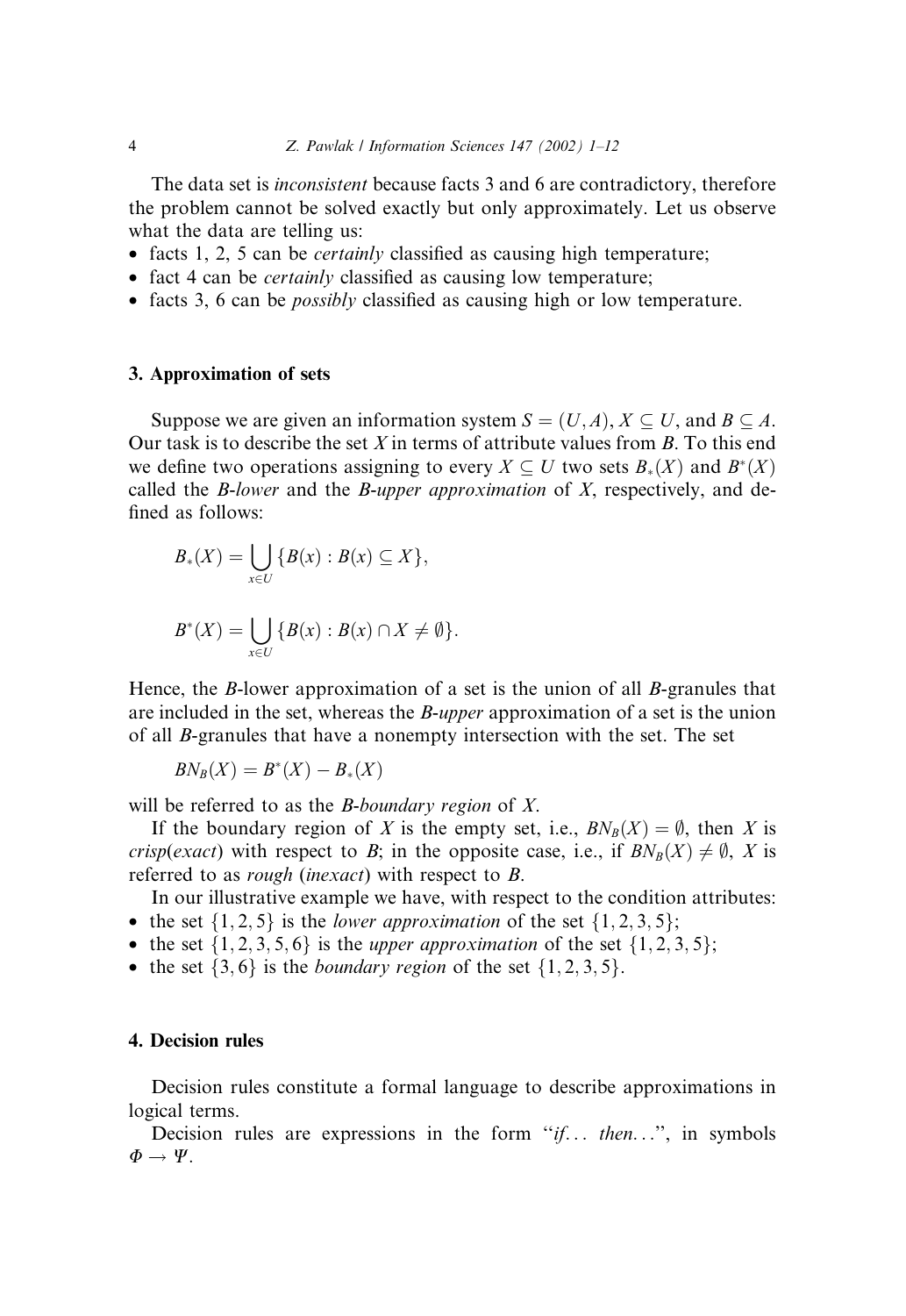Examples of decision rules are shown below:

(Solar Energy, medium)  $\wedge$  (Volcanic Activity, high)  $\rightarrow$  (Temperature, high); (Solar Energy, high)  $\rightarrow$  (Temperature, high).

Formally the language of decision rules, called a decision language, is defined as shown below.

Let  $S = (U, A)$  be an information system. With every  $B \subseteq A$  we associate a formal language, i.e., a set of formulas  $For(B)$ . Formulas of  $For(B)$  are built up from attribute-value pairs  $(a, v)$  where  $a \in B$  and  $v \in V_a$  by means of logical connectives  $\wedge$  (*and*),  $\vee$  (*or*),  $\sim$  (*not*) in the standard way.

For any  $\Phi \in For(B)$  by  $\|\Phi\|_{S}$  we denote the set of all objects  $x \in U$  satisfying  $\Phi$  in S defined inductively as follows:

$$
||(a, v)||_S = \{x \in U : a(x) = v\} \text{ for all } a \in B \text{ and } v \in V_a,
$$
  

$$
||\Phi \vee \Psi||_S = ||\Phi||_S \cup ||\Psi||_S, ||\Phi \wedge \Psi||_S = ||\Phi||_S \cap ||\Psi||_S,
$$
  

$$
|| \sim \Phi||_S = U - ||\Phi||_S.
$$

A formula  $\Phi$  is true in S if  $\|\Phi\|_{S} = U$ .

A decision rule in S is an expression  $\Phi \to \Psi$ , read if  $\Phi$  then  $\Psi$ , where  $\Phi \in For(C), \Psi \in For(D)$  and C, D are condition and decision attributes, respectively;  $\Phi$  and  $\Psi$  are referred to as *conditions* and *decisions* of the rule, respectively.

A decision rule  $\Phi \to \Psi$  is true in S if  $\|\Phi\|_{\mathcal{S}} \subseteq \|\Psi\|_{\mathcal{S}}$ .

The number  $supp_S(\Phi, \Psi) = card(||\Phi \wedge \Psi||_S)$  will be called the *support* of the rule  $\Phi \to \Psi$  in S. We consider a probability distribution  $p_U(x) = 1/card(U)$  for  $x \in U$  where U is the (non-empty) universe of objects of S; we have  $p_U(X) =$ card $(X)/card(U)$  for  $X \subseteq U$ . For any formula  $\Phi$  we associate its probability in S defined by

$$
\pi_S(\Phi)=p_U(\|\Phi\|_S).
$$

With every decision rule  $\Phi \to \Psi$  we associate a conditional probability called the *certainty factor*, and denoted  $c_{\text{crs}}(\Phi, \Psi)$  defined as

$$
cer_S(\Phi, \Psi) = \pi_S(\Psi|\Phi) = p_U(||\Psi||_S||\Psi||_S).
$$

We have

$$
cer_S(\Phi, \Psi) = \pi_S(\Psi|\Phi) = \frac{card(||\Phi \wedge \Psi||_S)}{card(||\Phi||_S)},
$$

where  $\|\Phi\|S \neq \emptyset$ .

This coefficient is now widely used in data mining and is called confidence coefficient.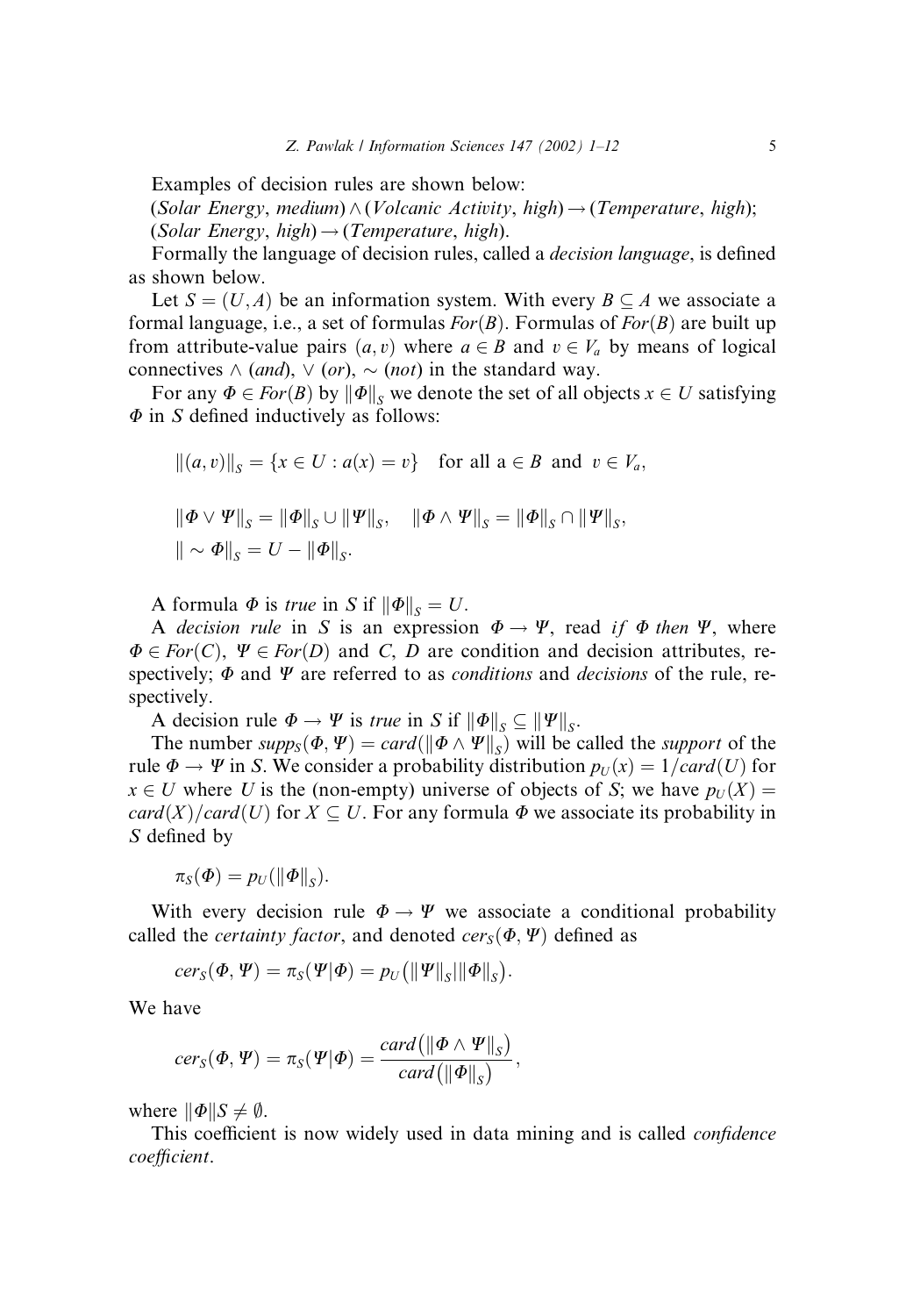Obviously,  $\pi_S(\Psi|\Phi) = 1$  if and only if  $\Phi \to \Psi$  is true in S.

If  $\pi_S(\Psi|\Phi) = 1$ , then  $\Phi \to \Psi$  will be called a *certain decision* rule; if  $0 <$  $\pi_S(\Psi|\Phi)$  < 1 the decision rule will be referred to as a *uncertain decision* rule.

Besides, we will also use a *coverage factor* denoted  $cov_s(\Phi, \Psi)$  and defined as

$$
covS(\boldsymbol{\Phi}, \boldsymbol{\Psi}) = \piS(\boldsymbol{\Phi}|\boldsymbol{\Psi}) = pU(||\boldsymbol{\Phi}||S||||\boldsymbol{\Psi}||S).
$$

Obviously we have

$$
cov_{S}(\Phi, \Psi) = \pi_{S}(\Phi | \Psi) = \frac{card(|| \Phi \wedge \Psi ||_{S})}{card(|| \Psi ||_{S})}.
$$

The certainty factors in S can be interpreted as the frequency of objects having the property  $\Psi$  in the set of objects having the property  $\Phi$  and the coverage factor – as the frequency of objects having the property  $\Phi$  in the set of objects having the property  $\Psi$ .

For example, for the decision rule

(Solar Energy, medium)  $\wedge$  (Volcanic Activity, low)  $\rightarrow$  (Temperature, high) we have: support = 90, strength = 0.25, certainty = 0.74, coverage = 0.43. The number

$$
\sigma_S(\Phi, \Psi) = \frac{\sup p_S(\Phi, \Psi)}{card(U)} = cer_S(\Phi, \Psi) \cdot \pi_S(\Phi)
$$

will be called the *strength* of the decision rule  $\Phi \rightarrow \Psi$  in S.

Summing up, decision rules, which are in fact logical implications, constitute a logical counterpart of approximations: certain rules correspond to the lower approximation, whereas the uncertain rules correspond to the boundary region. Thus we have two formal tools to deal with vagueness: approximations and implications. Mathematically approximations are basic operations (interior and closure) in a topology generated by a data set. Thus if we want to prove properties of the data (find patterns in the data) the topological language of approximations is the right tool. However, in order to describe the patterns in the data for practical use the logical language of implications is the proper one.

The certainty and the coverage factors of decision rules are conditional probabilities which express how exact is our knowledge (data) about the considered reality. Let us remain that the factors are not assumed arbitrarily but computed from the data, thus they are in a certain sense objective.

From logical point of view the certainty factor can be interpreted as a degree of truth of the decision rule, i.e., how strongly the decision can be trusted in view of the data. On the contrary, the coverage factor can be viewed as a degree of truth of the ''inverted'' decision rule, i.e., to what degree the reasons for a decision can be trusted in view of the data.

Statistically, the certainty factor reveals simply the frequency of facts satisfying conditions, among the facts satisfying decision of the decision rule, whereas the interpretation of the coverage factor is converse.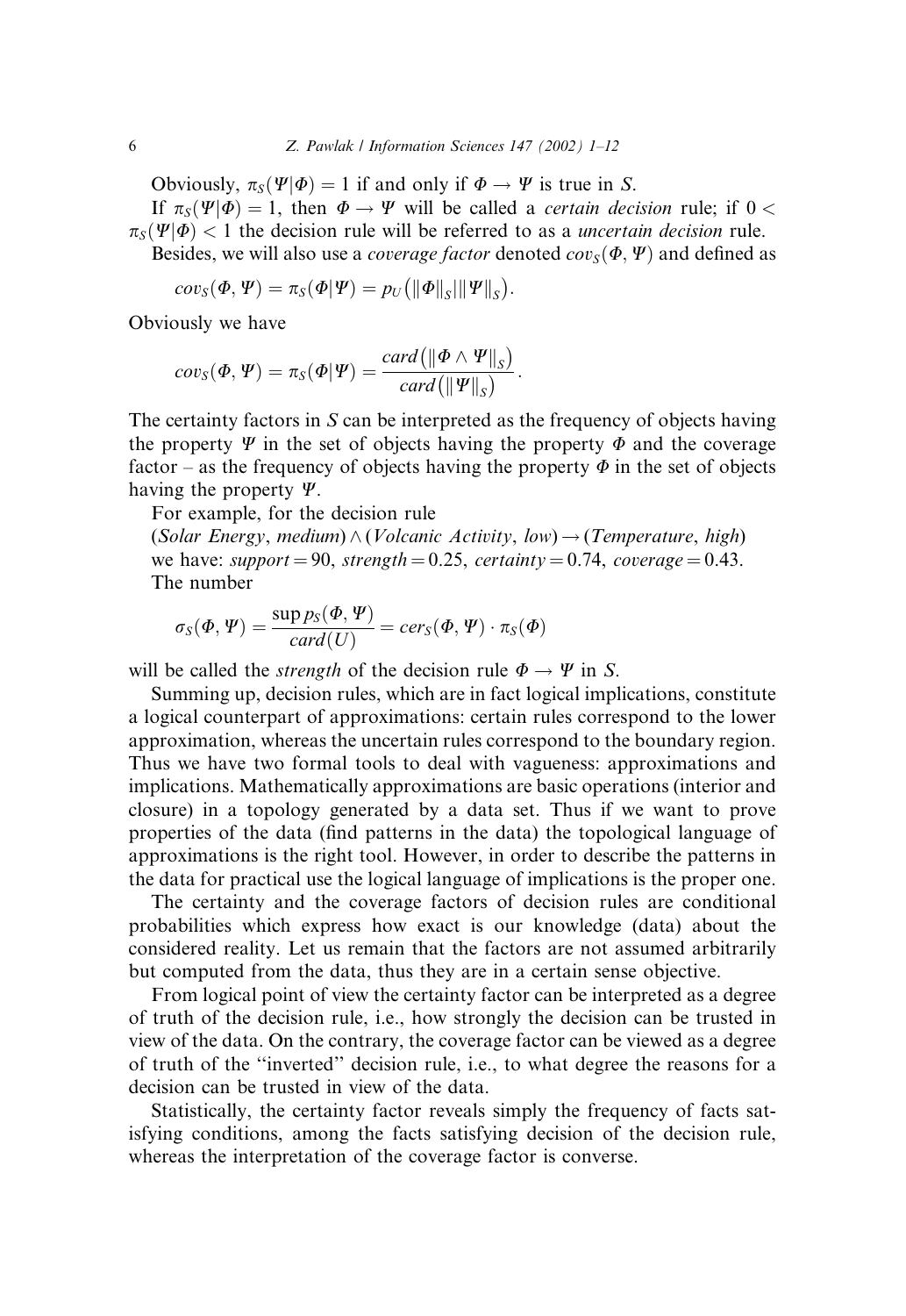Finally let us briefly comment the concept of the strength of a decision rule. This number simply expresses the ratio of all facts which can be classified by the decision rule to all facts in the data table. It will be shown in the next sections that this coefficient plays essential role in further considerations, and will be used to new formulation of Bayes' theorem.

#### 5. Decision algorithms

In this section we define the notion of a decision algorithm, which is a logical counterpart of a decision table.

Informally, a decision algorithm is a set of mutually exclusive and exhaustive decision rules associated with a given decision table.

An example of a decision algorithm associated with Table 1 is given below.

- 1. (Solar Energy, medium)  $\wedge$  (Volcanic Activity, high)  $\rightarrow$  (Temperature, high).
- 2. (Solar Energy, high)  $\rightarrow$  (Temperature, high).
- 3. (Solar Energy, medium)  $\wedge$  (Volcanic Activity, low)  $\rightarrow$  (Temperature, high).
- 4. (Solar Energy, low)  $\rightarrow$  (Temperature, low).
- 5. (Solar Energy, medium)  $\wedge$  (Volcanic Activity, low)  $\rightarrow$  (Temperature, low).

Formally a decision algorithm is defined as follows.

Let  $Dec(S) = {\varphi_i \rightarrow \Psi_i}_{i=1}^m$ ,  $m \ge 2$ , be a set of decision rules in a decision table  $S = (U, C, D)$ .

- (1) If for every  $\Phi \to \Psi$ ,  $\Phi' \to \Psi' \in Dec(S)$  we have  $\Phi = \Phi'$  or  $\|\Phi \wedge \Psi'\|_{S} = \emptyset$ , and  $\Psi = \Psi'$  or  $\|\Psi \wedge \Psi'\|_{S} = \emptyset$ , then we will say that  $Dec(S)$  is the set of pairwise mutually exclusive (independent) decision rules in S.
- (2) If  $\|\setminus\|_{i=1}^m \Phi_i\|_{S} = U$  and  $\|\setminus\|_{i=1}^m \Psi_i\|_{S} = U$  we will say that the set of decision rules  $Dec(S)$  covers U.
- (3) If  $\Phi \to \Psi \in Dec(S)$  and  $supp_S(\Phi, \Psi) \neq 0$  we will say that the decision rule  $\Phi \rightarrow \Psi$  is *admissible* in S.
- (4) If  $\bigcup_{X \in U/D} C_*(X) = || \setminus \big/_{\phi \to \Psi \in Dec^+(S)} \Phi ||_S$  where  $Dec^+(S)$  is the set of all certain decision rules from  $Dec(S)$ , we will say that the set of decision rules  $Dec(S)$  preserves the *consistency* of the decision table  $S =$  $(U, C, D)$ .

The set of decision rules  $Dec(S)$  that satisfies (1)–(4), i.e., is independent, covers U, preserves the consistency of S and all decision rules  $\Phi \to \Psi \in Dec(S)$ are admissible in  $S$  – will be called a *decision algorithm* in S.

If  $\Phi \to \Psi$  is a decision rule then the decision rule  $\Psi \to \Phi$  will be called an *inverse* decision rule of  $\Phi \rightarrow \Psi$ .

Let  $Dec^*(S)$  denote the set of all inverse decision rules of  $Dec(S)$ .

It can be shown that  $Dec^*(S)$  satisfies (1)–(4), i.e., it is an decision algorithm in S.

If  $Dec(S)$  is a decision algorithm then  $Dec^*(S)$  will be called an *inverse* decision algorithm of  $Dec(S)$ .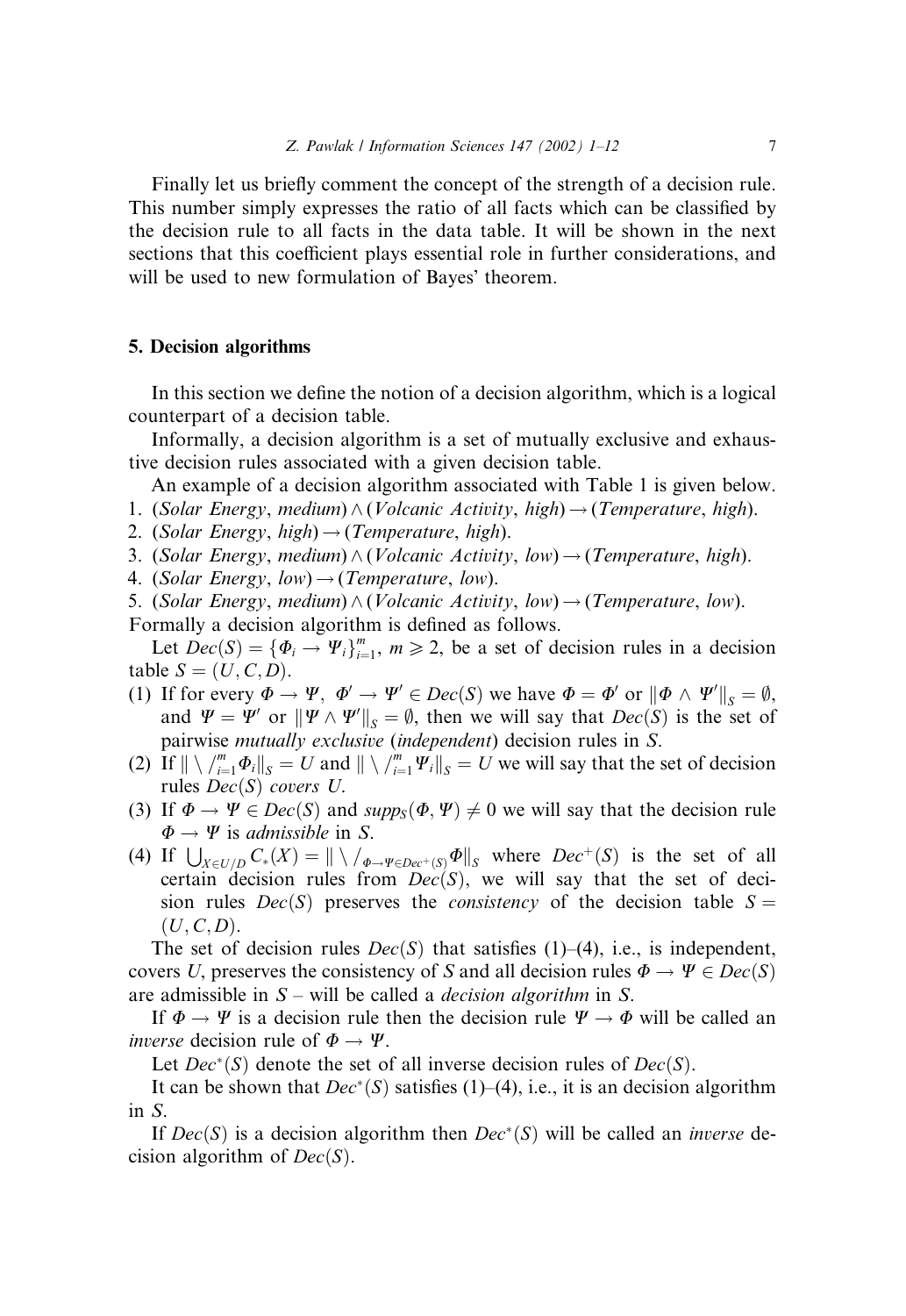The inverse decision algorithm for the decision algorithm  $(1)$ – $(5)$  is as follows:

(1') (Temperature, high)  $\rightarrow$  (Solar Energy, medium)  $\land$  (Volcanic Activity, high).

- (2') (Temperature, high)  $\rightarrow$  (Solar Energy, high).
- (3') (Temperature, high)  $\rightarrow$  (Solar Energy, medium)  $\land$  (Volcanic Activity, low).
- (4') (Temperature, low)  $\rightarrow$  (Solar Energy, low).
- (5') (Temperature, low)  $\rightarrow$  (Solar Energy, medium)  $\land$  (Volcanic Activity, low).

The inverse decision algorithm can be used as an *explanation* of decision in terms of conditions, i.e., it gives reasons for decisions.

As mentioned at the beginning of this section decision algorithm is a counterpart of a decision table. Properties  $(1)$ – $(4)$  have been chosen in such a way that the decision algorithm preserves basic properties of the data in the decision table, in particular approximations and boundary regions of decisions.

Crucial issue in the rough set based data analysis is the generation of ''optimal'' decision algorithms from the data. This is a complex task, particularly when large databases are concerned. Many methods and algorithms have been proposed to deal with this problem but we will not dwell upon this issue here, for we intend to restrict this paper to rudiments of rough set theory only. The interested reader is advised to consult the references and the web.

# 6. Decision algorithms and approximations

Decision algorithms can be used as a formal language for describing approximations.

For example, certain decision rules

- 1. (Solar Energy, medium)  $\wedge$  (Volcanic Activity, high)  $\rightarrow$  (Temperature, high).
- 2. (Solar Energy, high)  $\rightarrow$  (Temperature, high) describe the lower approximation of the decision (Temperature, high) and uncertain decision rule.
- 3. (Solar Energy, medium)  $\wedge$  (Volcanic Activity, low)  $\rightarrow$  (Temperature, high) describes the boundary region of the decision (*Temperature*, *high*).

The above relationships can be defined more precisely as follows:

Let  $Dec(S)$  be a decision algorithm in S and let  $\Phi \to \Psi \in Dec(S)$ . By  $C(\Psi)$ we denote the set of all conditions of  $\Psi$  in  $Dec(S)$  and by  $D(\Phi)$  – the set of all decisions of  $\Phi$  in  $Dec(S)$ .

Then we have the following relationships:

- (a)  $C_* (\|\Psi\|_S) = \|\setminus /_{\phi' \in C(\Psi), \pi(\Psi|\phi')=1} \Phi'\|_S,$
- (b)  $C^* (\|\Psi\|_S) = \|\vee \phi \in C(\Psi), \pi(\Psi|\phi') = 1 + \|\phi\|_S$ <br>
(b)  $C^* (\|\Psi\|_S) = \|\vee \phi \in C(\Psi), 0 < \pi(\Psi|\phi') \leq 1 + \|\phi'\|_S$
- (c)  $\mathcal{C} \times (\|T\|_{S}) = \|\nabla/\psi \in C(\Psi), 0 < \pi(\Psi|\psi') \leq 1 + \|\mathcal{S}\|_{S}$ <br>
(c)  $B N_C (\|\Psi\|_{S}) = \|\nabla/\psi \in C(\Psi), 0 < \pi(\Psi|\psi') < 1 + \|\mathcal{S}\|_{S}$
- From the above properties we can get the following definitions:
- (i) If  $\|\Phi\|_{S} = C_{\ast}(\|\Psi\|_{S})$ , then formula  $\Phi$  will be called the *C-lower approxima*tion of the formula  $\Psi$  and will be denoted by  $C_*(\Psi)$ .
- (ii) If  $\|\Phi\|_{S} = C^{*}(\|\Psi\|_{S})$ , then the formula  $\Phi$  will be called the *C-upper approximation* of the formula  $\Phi$  and will be denoted by  $C^*(\Psi)$ .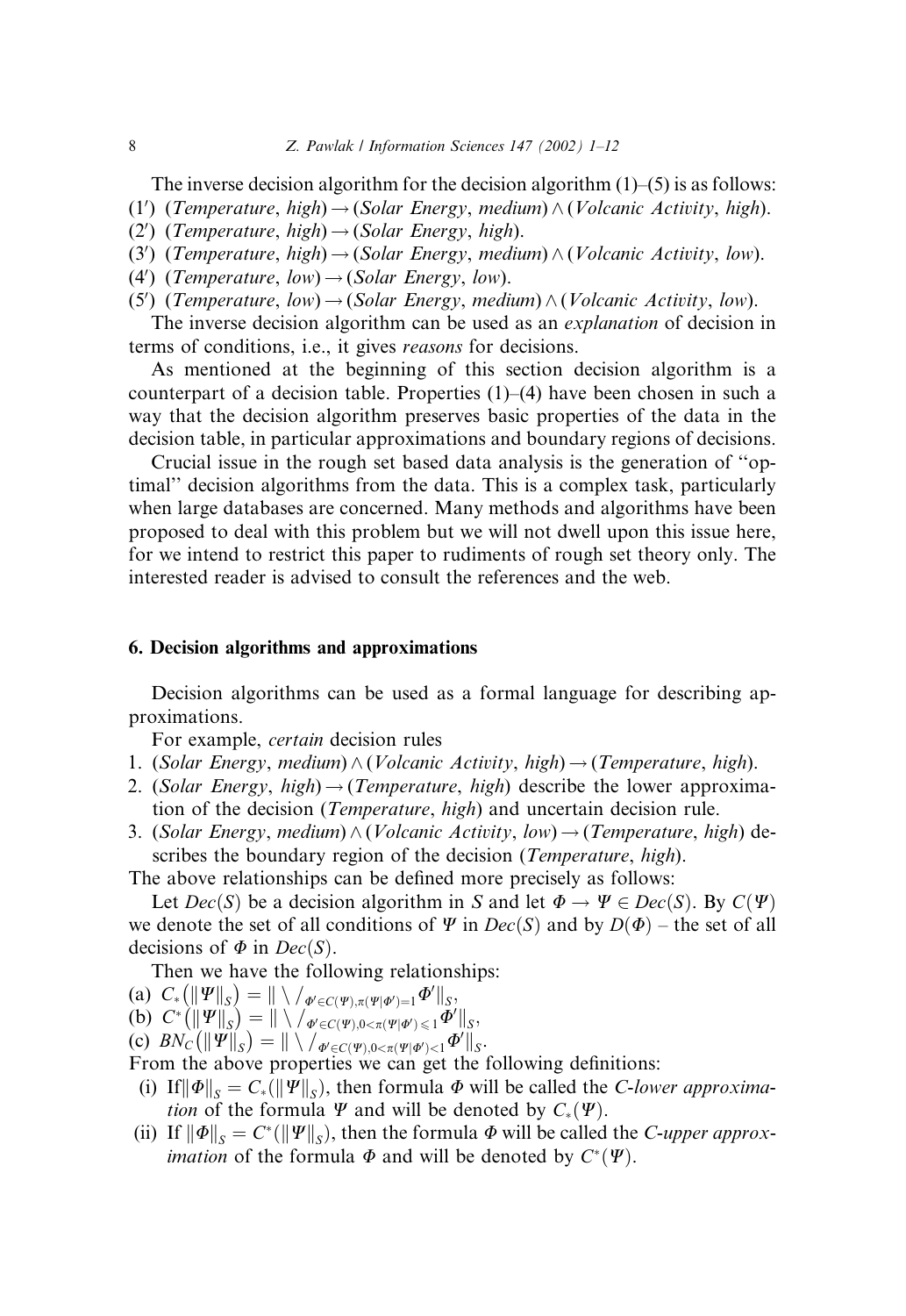(iii) If  $\|\Phi\|_{S} = BN_C = (\|\Psi\|_{S})$ , then  $\Phi$  will be called the *C-boundary* of the formula  $\Psi$  and will be denoted by  $BN_C(\Psi)$ .

The above properties say that any decision  $\Psi \in Dec(S)$  can be uniquely described by the following certain and uncertain decision rules respectively:

 $C_*(\Psi) \to \Psi$ ,

 $BN_C(\Psi) \rightarrow \Psi$ .

Thus decision algorithms can be viewed as a logical counterpart of approximations, or more exactly as a formal language to describe approximations. The language of decision rules is more convenient to describe decisions in terms of conditions than the topological language of approximations. However, approximations give better insight into vagueness and uncertainty of data.

# 7. Some properties of decision algorithms

Decision algorithms have interesting probabilistic properties which are discussed next.

Let  $Dec(S)$  be a decision algorithm and let  $\Phi \to \Psi \in Dec(S)$ . Then the following properties are valid:

$$
\sum_{\Phi' \in C(\Psi)} cer_S(\Phi', \Psi) = 1, \tag{1}
$$

$$
\sum_{\Psi' \in D(\Phi)} cov_S(\Phi, \Psi') = 1,\tag{2}
$$

$$
\pi_S(\Psi) = \sum_{\Phi' \in C(\Psi)} cer_S(\Phi', \Psi) \cdot \pi_S(\Phi') = \sum_{\Phi' \in C(\Psi)} \sigma_S(\Phi', \Psi), \tag{3}
$$

$$
cer_S(\Phi, \Psi) = \frac{cov_S(\Phi, \Psi) \cdot \pi_S(\Psi)}{\sum_{\Psi' \in D(\Phi)} cov_S(\Phi, \Psi') \cdot \pi_S(\Psi')} = \frac{\sigma_S(\Psi, \Phi)}{\pi_S(\Phi)}.
$$
(4)

That is, any decision algorithm, and consequently any decision table, satisfies  $(1)$ – $(4)$ . Observe that  $(3)$  is the well-known *total probability theorem* and (4) is the Bayes' theorem.

Note that we are not referring to prior and posterior probabilities – fundamental in Bayesian data analysis philosophy.

In other words the Bayes' theorem in our case reveals some relationships between decisions and their reasons, or more exactly it discovers some relationships in every set of data.

Thus in order to compute the certainty and coverage factors of decision rules it is enough to know the strength (support) of all decision rules in the decision algorithm only.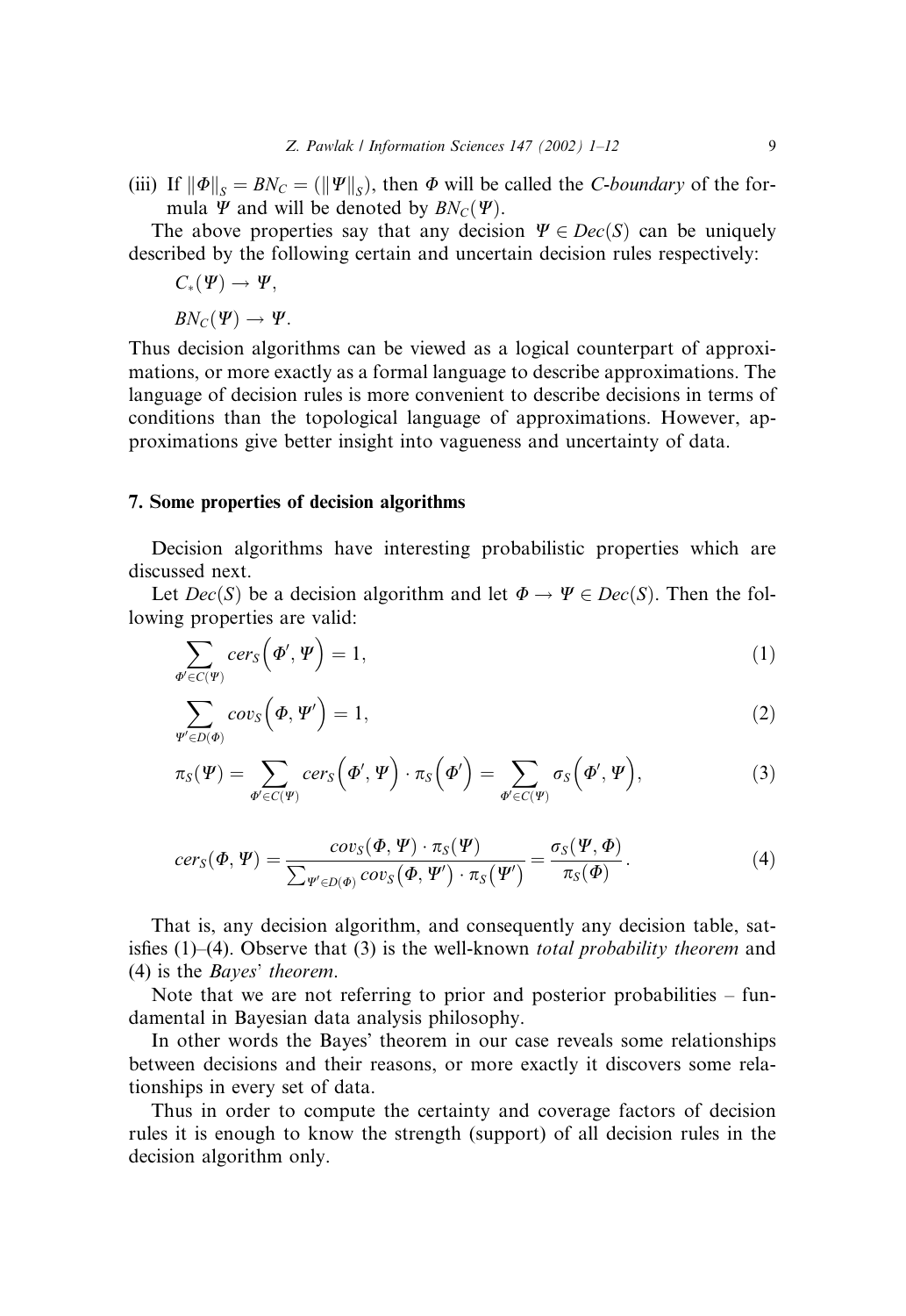| Decision rule | Support | Strength | Certainty | Coverage |
|---------------|---------|----------|-----------|----------|
|               | 20      | 0.06     | 1.00      | 0.10     |
|               | 100     | 0.27     | 1.00      | 0.47     |
|               | 90      | 0.25     | 0.74      | 0.43     |
|               | 120     | 0.33     | 1.00      | 0.79     |
|               | 34      | 0.09     | 0.26      | 0.21     |

| Table 2 |                                |
|---------|--------------------------------|
|         | Certainty and coverage factors |

The certainty and coverage factors for the decision algorithm  $(1)$ –(5) are given in Table 2.

The strength of decision rules can be computed from the data or can be a subjective assessment.

From the certainty factors of the decision algorithm we can conclude the following:

- 1. If the solar energy is medium and the volcanic activity is high then the temperature is certainly high.
- 2. If the solar energy is high then the temperature is certainly high.
- 3. If the solar energy is medium and the volcanic activity is low then the probability that the temperature is high equals to 0.74.
- 4. If the solar energy is low then the temperature is certainly low.
- 5. If the solar energy is medium and the volcanic activity is low then the probability that the temperature is low equals to 0.26.

The coverage factors of the decision algorithm leads us to the following explanation of global warming:

- 1'. If the temperature is high then the *probability* that the solar energy is medium and the volcanic activity is high amounts to 0.10.
- 2'. If the temperature is high then the *probability* that the solar energy is high to equals 0.47.
- 3'. If the temperature is high then the *probability* that the solar energy is medium and the volcanic activity is low equals to 0.43.
- 4'. If the temperature is low then the *probability* that the solar energy is low equals to 0.79.
- 5'. If the temperature is low then the *probability* that the solar energy is medium and the volcanic activity is low equals to 0.21.

Summing up, from the data we can conclude that:

- medium solar energy and high volcanic activity or high solar energy *certainly* cause high temperature;
- low solar energy *certainly* causes low temperature;
- medium solar energy and low volcanic activity cause:
	- $\circ$  high temperature with (probability = 0.74);
	- o low temperature with (probability  $= 0.26$ ).

Whereas the data lead to the following explanation of global warming.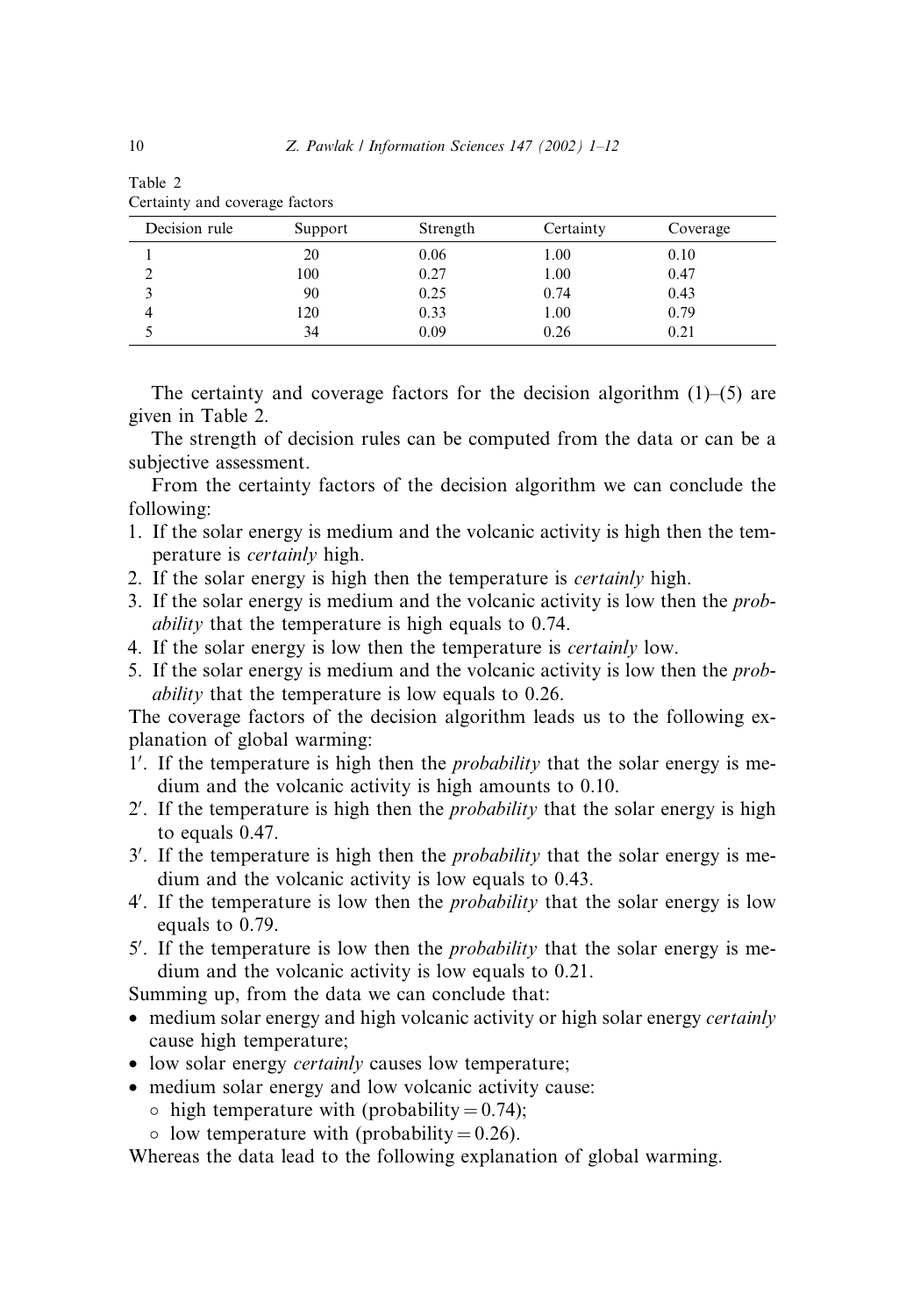The reasons for high temperature are:

- medium solar energy and high volcanic activity (probability  $= 0.10$ );
- high solar energy (probability  $= 0.47$ );
- medium solar energy and low volcanic activity (probability  $= 0.43$ ).

The reasons for low temperature are:

- low solar energy (probability  $= 0.79$ );
- medium solar energy and low volcanic activity (probability  $= 0.21$ ).
- In short, we can derive from the data the following conclusions:
- medium solar energy and high volcanic activity or high solar energy *certainly* cause high temperature;
- low solar energy *certainly* causes low temperature;
- medium solar energy and low volcanic activity *most probably* cause high temperature

and the following explanations:

- the *most probable* reason for high temperature is high solar energy;
- the *most probable* reason for low temperature is low solar energy.

Summing up, from the rough set view Bayes' theorem reveals probabilistic structure of a data set (i.e., any decision table or decision algorithm) without referring to either prior or posterior probabilities, inherently associated with Bayesian statistical inference methodology. In other words, it identifies probabilistic relationships between conditions and decisions in decision algorithms, in contrast to classical Bayesian reasoning, where data are employed to verify prior probabilities. This is not the case in rough set based data analysis.

Let us also stress that Bayes' theorem in the rough set approach has a new mathematical form based on strength of decision rules, which simplifies essentially computations and gives a new look on the theorem.

# 8. Conclusions

Approximations, basic concepts of rough set theory have been defined and discussed. Some probabilistic properties of approximation have been revealed, in particular the relationship with the total probability theorem and the Bayes theorem. These relationships give a new efficient method of drawing conclusions from data, without referring to prior and posterior probabilities intrinsically associated with Bayesian reasoning. The application of the proposed method, by means of a simple tutorial example, concerning global warming has been outlined.

# Acknowledgements

Thanks are due to Professor Hirotaka Nakayama and the anonymous referee for critical remarks.